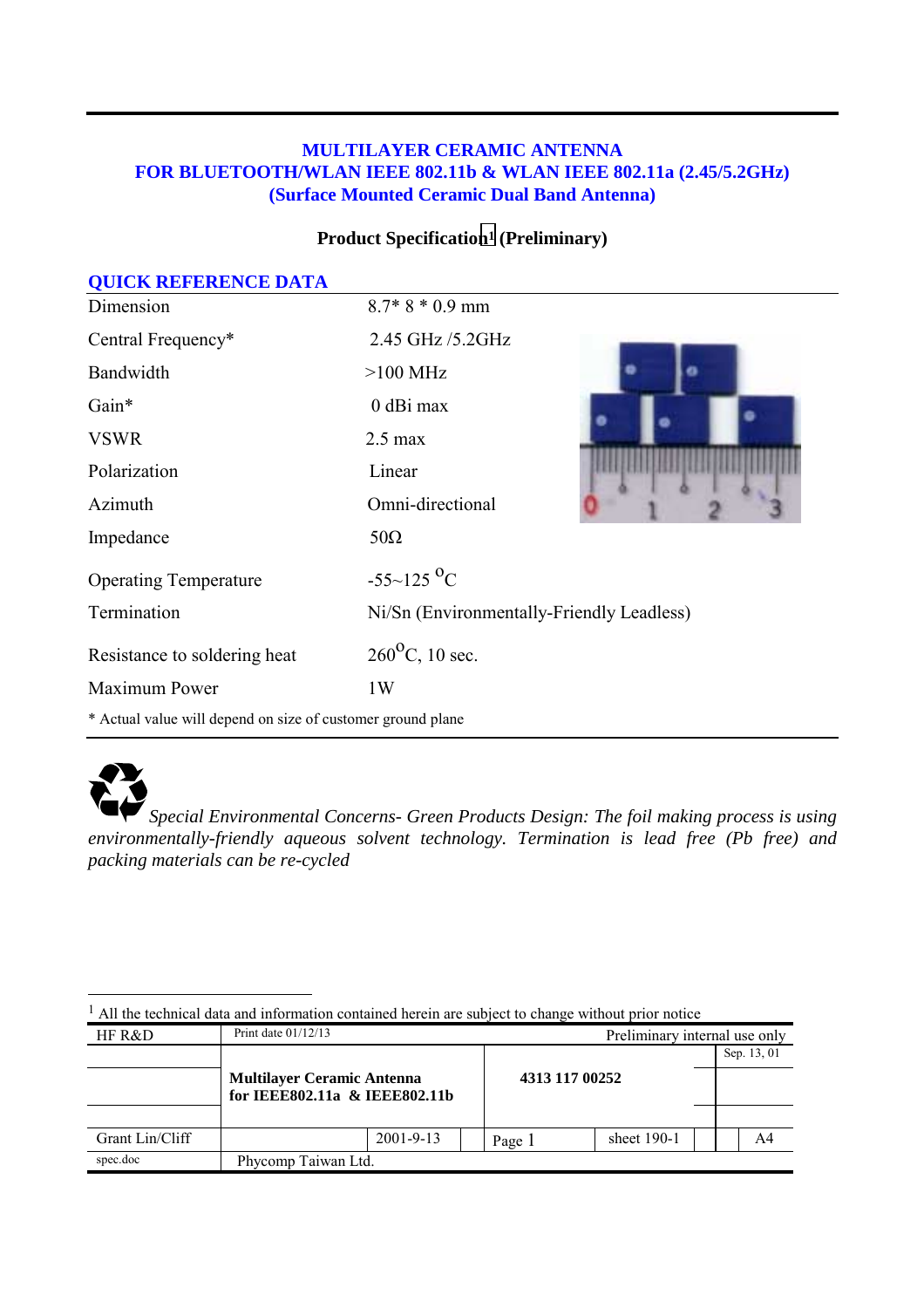#### **APPLICATION**



(by Microstrip Line or Coplanar Waveguide)

#### **DIMENSIONAL DATA**

| Figure                                                                                                                                                                  | <b>Dimension</b>                                                                                                                                                                   | Port                                      |  |  |
|-------------------------------------------------------------------------------------------------------------------------------------------------------------------------|------------------------------------------------------------------------------------------------------------------------------------------------------------------------------------|-------------------------------------------|--|--|
| s1<br>s l<br>S <sub>1</sub><br>s <sub>1</sub><br>$S^{\degree}$<br>↔<br>S J<br>$\mathcal C$<br>I<br>s <sub>1</sub><br>s1<br>$\mathbf F$<br>Ί<br><sub>S</sub><br>F<br>S l | $8.7 \pm 0.25$ mm<br>L<br>$8 \pm 0.2$ mm<br>W<br>$0.9\pm0.2$ mm<br>$\mathbf T$<br>$1.25 \pm 0.25$ mm<br>$\mathbf F$<br>$0.5\,\pm0.3$ mm<br>$\mathbf C$<br>$1.25 \pm 0.35$ mm<br>S1 | Feed Termination<br>NC Solder Termination |  |  |

| HF R&D          | Print date 01/12/13                                                |                 |  |                | Preliminary internal use only |             |    |  |
|-----------------|--------------------------------------------------------------------|-----------------|--|----------------|-------------------------------|-------------|----|--|
|                 |                                                                    |                 |  |                |                               | Sep. 13, 01 |    |  |
|                 | <b>Multilayer Ceramic Antenna</b><br>for IEEE802.11a & IEEE802.11b |                 |  | 4313 117 00252 |                               |             |    |  |
|                 |                                                                    |                 |  |                |                               |             |    |  |
| Grant Lin/Cliff |                                                                    | $2001 - 9 - 13$ |  | Page 2         | sheet $190-2$                 |             | A4 |  |
| spec.doc        | Phycomp Taiwan Ltd.                                                |                 |  |                |                               |             |    |  |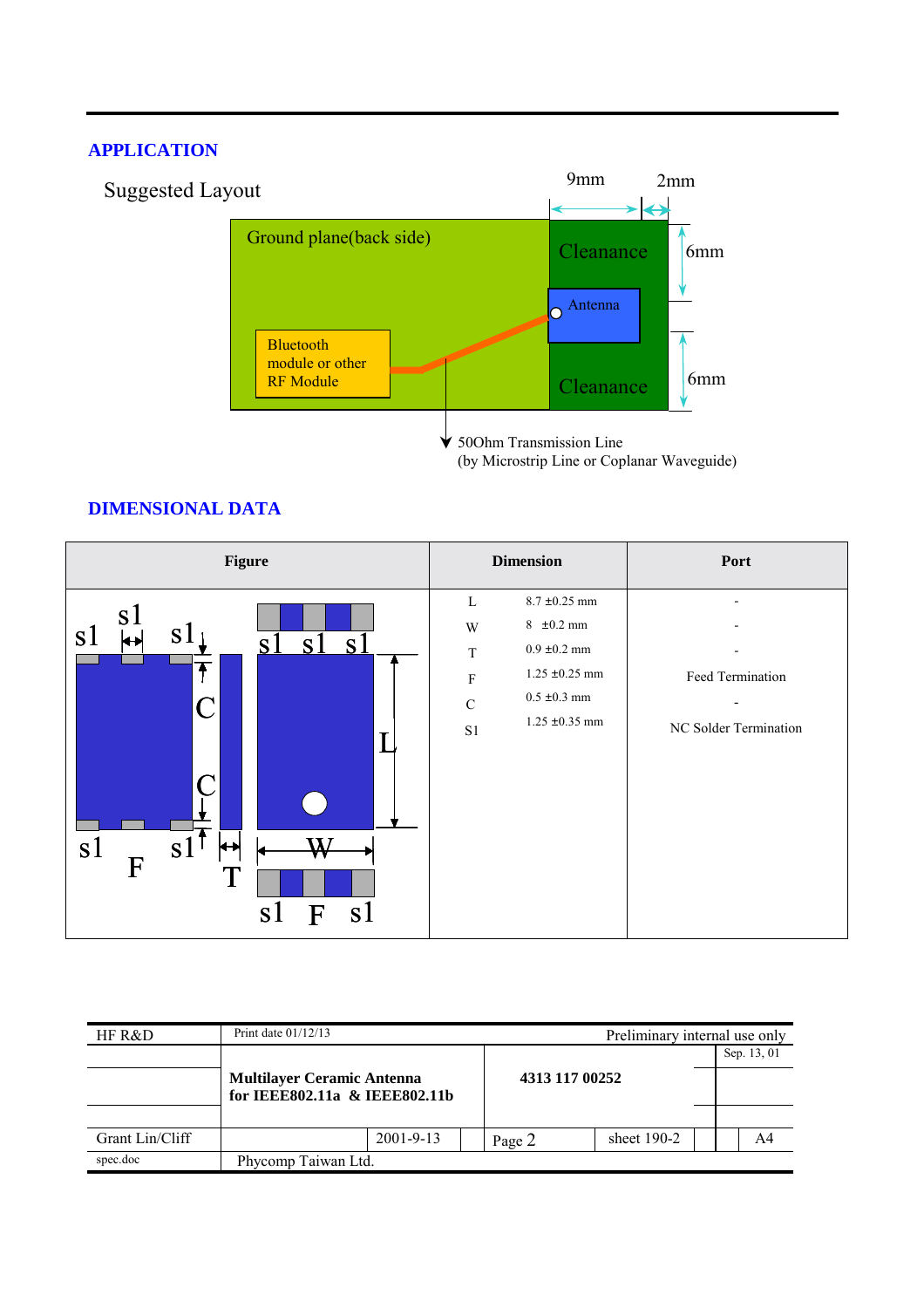### **SOLDER LAND PATTERN**



## **Typical Radiation Pattern Polar Plot (Based on Suggested Layout)**



**H-Plane** 

**E-Plane** 

| HF R&D          | Print date $01/12/13$                                              |                 |  |                | Preliminary internal use only |             |    |  |
|-----------------|--------------------------------------------------------------------|-----------------|--|----------------|-------------------------------|-------------|----|--|
|                 |                                                                    |                 |  |                |                               | Sep. 13, 01 |    |  |
|                 | <b>Multilayer Ceramic Antenna</b><br>for IEEE802.11a & IEEE802.11b |                 |  | 4313 117 00252 |                               |             |    |  |
|                 |                                                                    |                 |  |                |                               |             |    |  |
| Grant Lin/Cliff |                                                                    | $2001 - 9 - 13$ |  | Page 3         | sheet 190-3                   |             | A4 |  |
| spec.doc        | Phycomp Taiwan Ltd.                                                |                 |  |                |                               |             |    |  |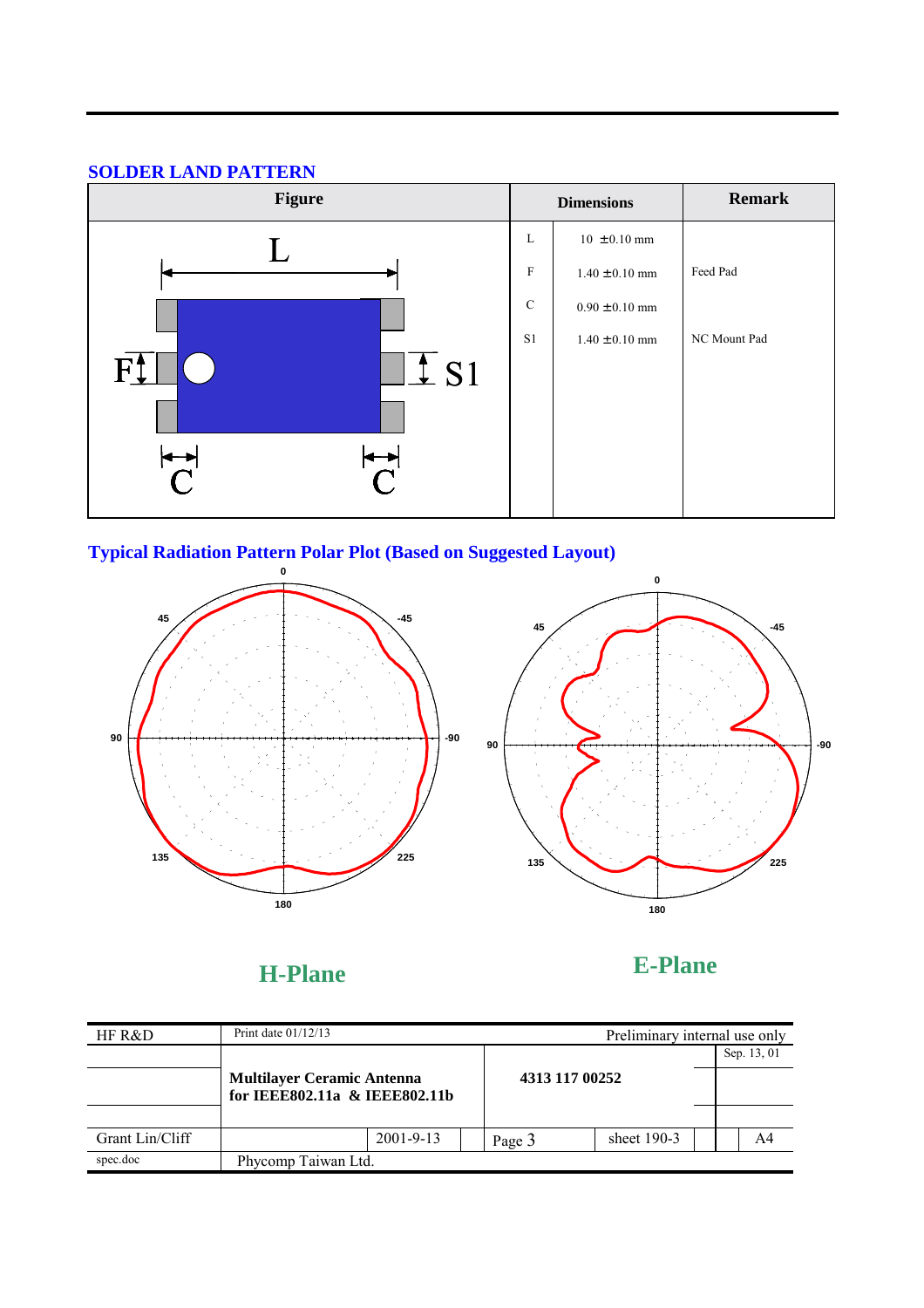#### **CUSTOMERIZED TEST BOARD FOR RETURN LOSS**



| HF R&D          | Print date $01/12/13$                                              |                 |                |        | Preliminary internal use only |             |  |    |
|-----------------|--------------------------------------------------------------------|-----------------|----------------|--------|-------------------------------|-------------|--|----|
|                 |                                                                    |                 |                |        |                               | Sep. 13, 01 |  |    |
|                 | <b>Multilayer Ceramic Antenna</b><br>for IEEE802.11a & IEEE802.11b |                 | 4313 117 00252 |        |                               |             |  |    |
|                 |                                                                    |                 |                |        |                               |             |  |    |
| Grant Lin/Cliff |                                                                    | $2001 - 9 - 13$ |                | Page 4 | sheet $190-4$                 |             |  | A4 |
| spec.doc        | Phycomp Taiwan Ltd.                                                |                 |                |        |                               |             |  |    |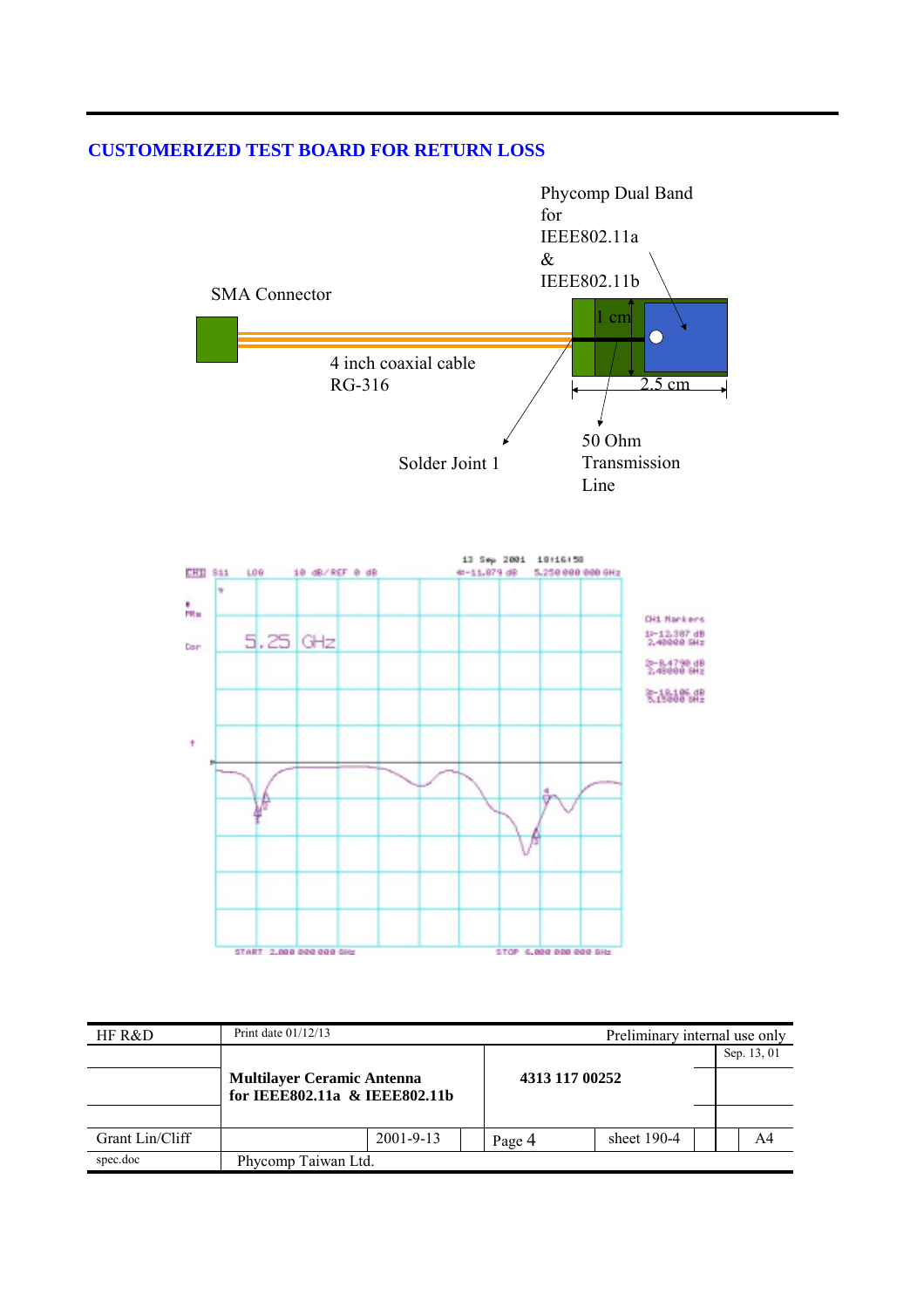| <b>IEC</b><br>384-10/<br><b>CECC 32</b><br>100<br><b>CLAUSE</b> | <b>IEC</b><br>60068-2<br><b>TEST</b><br><b>METHOD</b> | <b>TEST</b>                                 | <b>PROCEDURE</b>                                                                                                                                                                                        | <b>REQUIREMENTS</b>                                   |
|-----------------------------------------------------------------|-------------------------------------------------------|---------------------------------------------|---------------------------------------------------------------------------------------------------------------------------------------------------------------------------------------------------------|-------------------------------------------------------|
| 4.4                                                             |                                                       | Mounting                                    | The antenna can be<br>mounted on printed-<br>circuit boards or ceramic<br>substrates by applying<br>wave soldering, reflow<br>soldering (including<br>vapour phase soldering)<br>or conductive adhesive | No visible damage                                     |
| 4.5                                                             |                                                       | Visual inspection<br>and dimension<br>check | Any applicable method<br>using $\times$ 10<br>magnification                                                                                                                                             | In accordance with<br>specification (chip<br>off 4mm) |
| 4.6.1                                                           |                                                       | Antenna                                     | Frequency = $2.45/5.2$<br>GHz;<br>at 20 $^{\circ}$ C                                                                                                                                                    | Standard test board<br>in page 4                      |
| 4.8                                                             |                                                       | Adhesion                                    | A force of 3 N applied<br>for 10 s to the line<br>joining the terminations<br>and in a plane parallel to<br>the substrate                                                                               | No visible damage                                     |
| 4.9                                                             |                                                       | Bond strength of<br>plating on end face     | Mounted in accordance<br>with CECC 32 100,<br>paragraph 4.4                                                                                                                                             | No visible damage                                     |
|                                                                 |                                                       |                                             | Conditions: bending 0.5<br>mm at a rate of 1mm/s,<br>radius jig. 340 mm,<br>2mm warp on FR4<br>board of 90 mm length                                                                                    | No visible damage                                     |

# **RELIABILITY DATA (Reference to IEC Specification)**

| HF R&D          | Print date $01/12/13$                                              |                 |                |        | Preliminary internal use only |             |    |  |
|-----------------|--------------------------------------------------------------------|-----------------|----------------|--------|-------------------------------|-------------|----|--|
|                 |                                                                    |                 |                |        |                               | Sep. 13, 01 |    |  |
|                 | <b>Multilayer Ceramic Antenna</b><br>for IEEE802.11a & IEEE802.11b |                 | 4313 117 00252 |        |                               |             |    |  |
|                 |                                                                    |                 |                |        |                               |             |    |  |
| Grant Lin/Cliff |                                                                    | $2001 - 9 - 13$ |                | Page 5 | sheet $190-5$                 |             | A4 |  |
| spec.doc        | Phycomp Taiwan Ltd.                                                |                 |                |        |                               |             |    |  |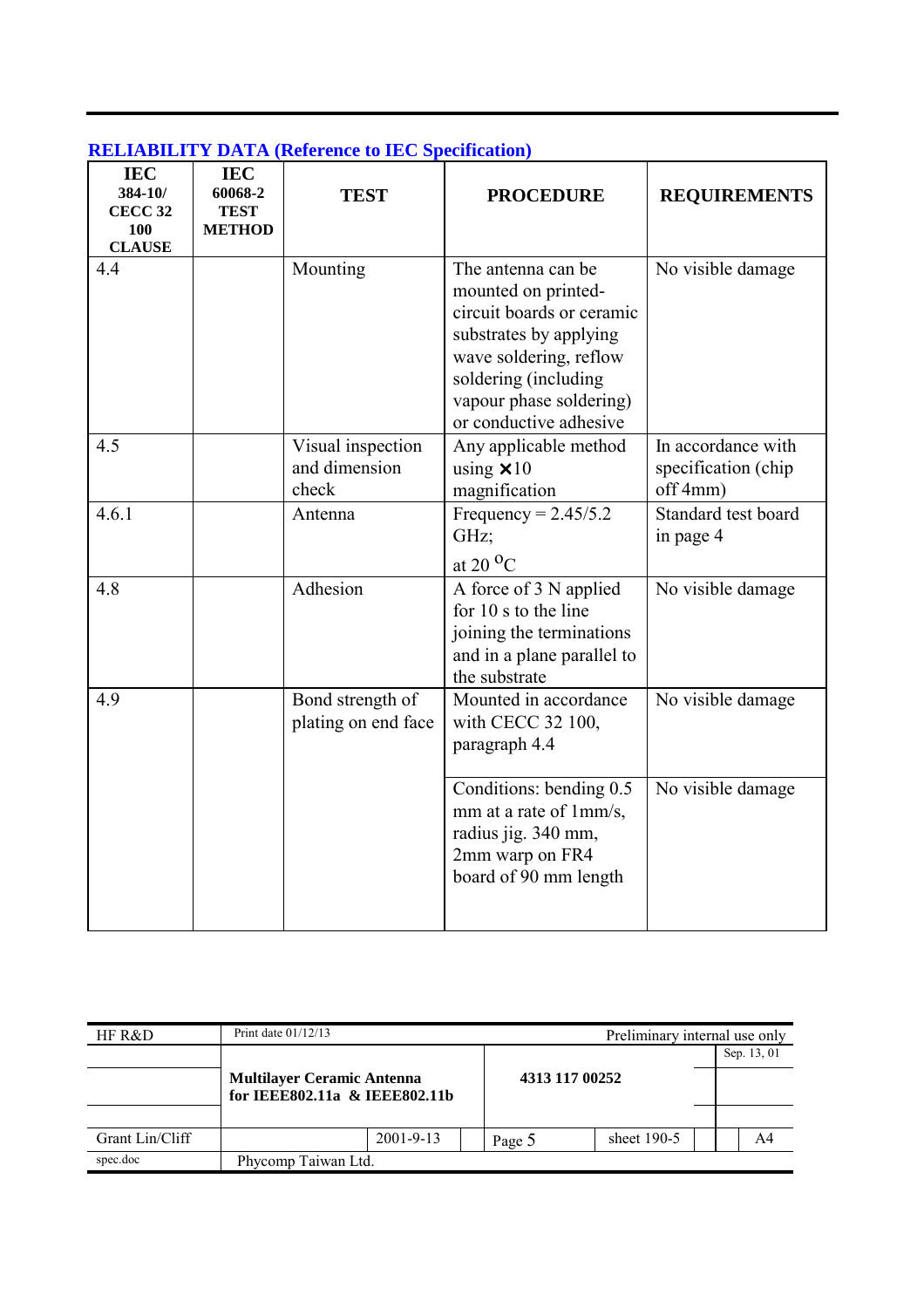| <b>IEC</b><br>384-10/<br><b>CECC 32</b><br>100<br><b>CLAUSE</b> | <b>IEC</b><br>60068-2<br><b>TEST</b><br><b>METHOD</b> | <b>TEST</b>                     | <b>PROCEDURE</b>                                                                                                                                                             | <b>REQUIREMENTS</b>                                                                                      |
|-----------------------------------------------------------------|-------------------------------------------------------|---------------------------------|------------------------------------------------------------------------------------------------------------------------------------------------------------------------------|----------------------------------------------------------------------------------------------------------|
| 4.10                                                            | 20(Tb)                                                | Resistance to<br>soldering heat | $260 \pm 5$ °C for $10 \pm 0.5$ s<br>in a static solder bath                                                                                                                 | The terminations<br>shall be well tinned<br>after recovery and<br>Central Freq. Change<br>$\pm$ 6%       |
|                                                                 |                                                       | Resistance to<br>leaching       | $260 \pm 5$ °C for $30 \pm 1$ s<br>in a static solder bath                                                                                                                   | Using visual<br>enlargement of $\times$ 10,<br>dissolution of the<br>termination shall not<br>exceed 10% |
| 4.11                                                            | 20(Ta)                                                | Solderability                   | Zero hour test, and test<br>after storage (20 to 24<br>months) in original<br>atmosphere; un-mounted<br>chips completely<br>immersed for $2 \pm 0.5$ s<br>in $235 \pm 5$ °C. | The termination must<br>be well tinned, at<br>least 75% is well<br>tinned at termination                 |
| 4.12                                                            | 4(Na)                                                 | Rapid change of<br>temperature  | -55 $\degree$ C (30 minutes) to<br>+125 °C (30 minutes);<br>100 cycles                                                                                                       | No visible damage<br>Central Freq. Change<br>$\pm 6\%$                                                   |
| 4.14                                                            | 3(Ca)                                                 | Damp heat                       | 500 $\pm$ 12 hours at 60 °C;<br>90 to 95 % RH                                                                                                                                | No visible damage<br>2 hours recovery<br>Central Freq. Change<br>$\pm$ 6%                                |
| 4.15                                                            |                                                       | Endurance                       | $500 \pm 12$ hours at 125<br>$\mathrm{^{\circ}C};$                                                                                                                           | No visible damage<br>2 hours recovery<br>Central Freq. Change<br>$\pm$ 6%                                |

| HF R&D          | Print date $01/12/13$                                              |                 |  |                | Preliminary internal use only |  |             |  |
|-----------------|--------------------------------------------------------------------|-----------------|--|----------------|-------------------------------|--|-------------|--|
|                 |                                                                    |                 |  |                |                               |  | Sep. 13, 01 |  |
|                 | <b>Multilayer Ceramic Antenna</b><br>for IEEE802.11a & IEEE802.11b |                 |  | 4313 117 00252 |                               |  |             |  |
|                 |                                                                    |                 |  |                |                               |  |             |  |
| Grant Lin/Cliff |                                                                    | $2001 - 9 - 13$ |  | Page 6         | sheet $190-6$                 |  | A4          |  |
| spec.doc        | Phycomp Taiwan Ltd.                                                |                 |  |                |                               |  |             |  |